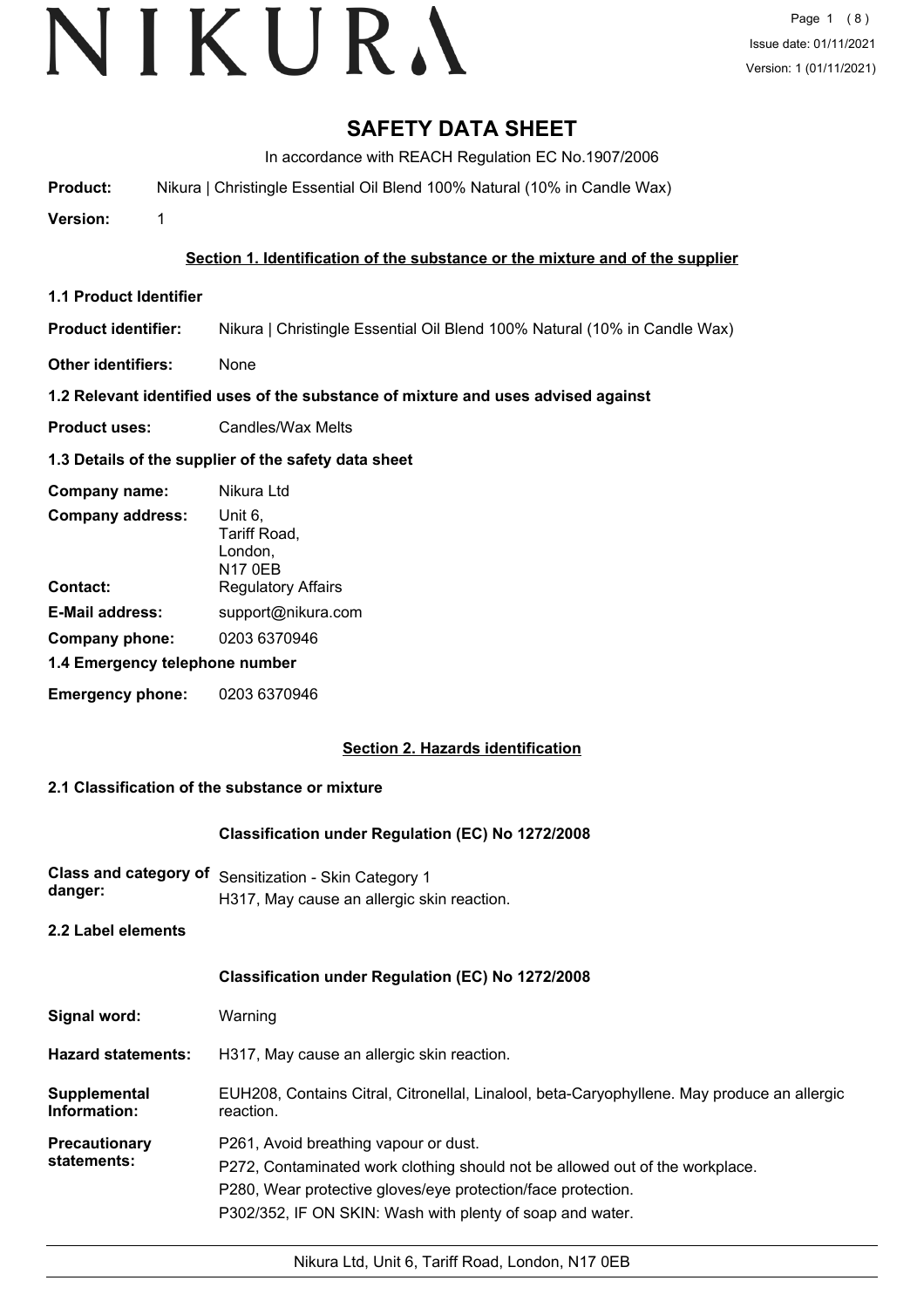### **SAFETY DATA SHEET**

In accordance with REACH Regulation EC No.1907/2006 **Product:** Nikura | Christingle Essential Oil Blend 100% Natural (10% in Candle Wax) **Version:** 1 P333/313, If skin irritation or rash occurs: Get medical advice/attention. P363, Wash contaminated clothing before reuse. P501, Dispose of contents/container to approved disposal site, in accordance with local regulations. **Pictograms: Other hazards:** None **2.3 Other hazards**

#### **Section 3. Composition / information on ingredients**

#### **3.2 Mixtures**

#### **Contains:**

| <b>Name</b>          | <b>CAS</b> | <b>EC</b> | <b>REACH Registration</b><br>No. | $\frac{9}{6}$ | <b>Classification for</b><br>(CLP) 1272/2008                                                                                            |
|----------------------|------------|-----------|----------------------------------|---------------|-----------------------------------------------------------------------------------------------------------------------------------------|
| <b>l</b> d-Limonene  | 5989-27-5  | 227-813-5 |                                  | 1.48%         | Flam. Lig. 3-Skin Irrit.<br>2-Skin Sens. 1B-Asp.<br>Tox 1-Aquatic Acute 1-<br>Aquatic Chronic 3;<br>H226-H304-H315-<br>H317-H400-H412.- |
| Cinnamaldehyde       | 104-55-2   | 203-213-9 |                                  | 1.10%         | Acute Tox. 4-Skin Irrit.<br>2-Eye Irrit. 2-Skin<br>Sens. 1A-Aquatic<br>Chronic 3; H312-H315-<br>H317-H319-H412.-                        |
| Eugenol              | 97-53-0    | 202-589-1 |                                  | 1.01%         | Eye Irrit. 2-Skin Sens.<br>1B:H317-H319.-                                                                                               |
| Linalool             | 78-70-6    | 201-134-4 |                                  | 0.63%         | Skin Irrit. 2-Eye Irrit. 2-<br>Skin Sens. 1B;H315-<br>H317-H319.-                                                                       |
| ICitral              | 5392-40-5  | 226-394-6 |                                  | 0.30%         | Skin Irrit. 2-Eye Irrit. 2-<br>Skin Sens. 1;H315-<br>H317-H319.-                                                                        |
| beta-Caryophyllene   | 87-44-5    | 201-746-1 |                                  | 0.28%         | Skin Sens. 1B-Asp.<br>Tox 1-Aquatic Chronic<br>4, H304-H317-H413, -                                                                     |
| <b>I</b> Citronellal | 106-23-0   | 203-376-6 |                                  | 0.12%         | Skin Irrit. 2-Eye Irrit. 2-<br>Skin Sens. 1B;H315-<br>H317-H319,-                                                                       |

### **Substances with Community workplace exposure limits:**

Not Applicable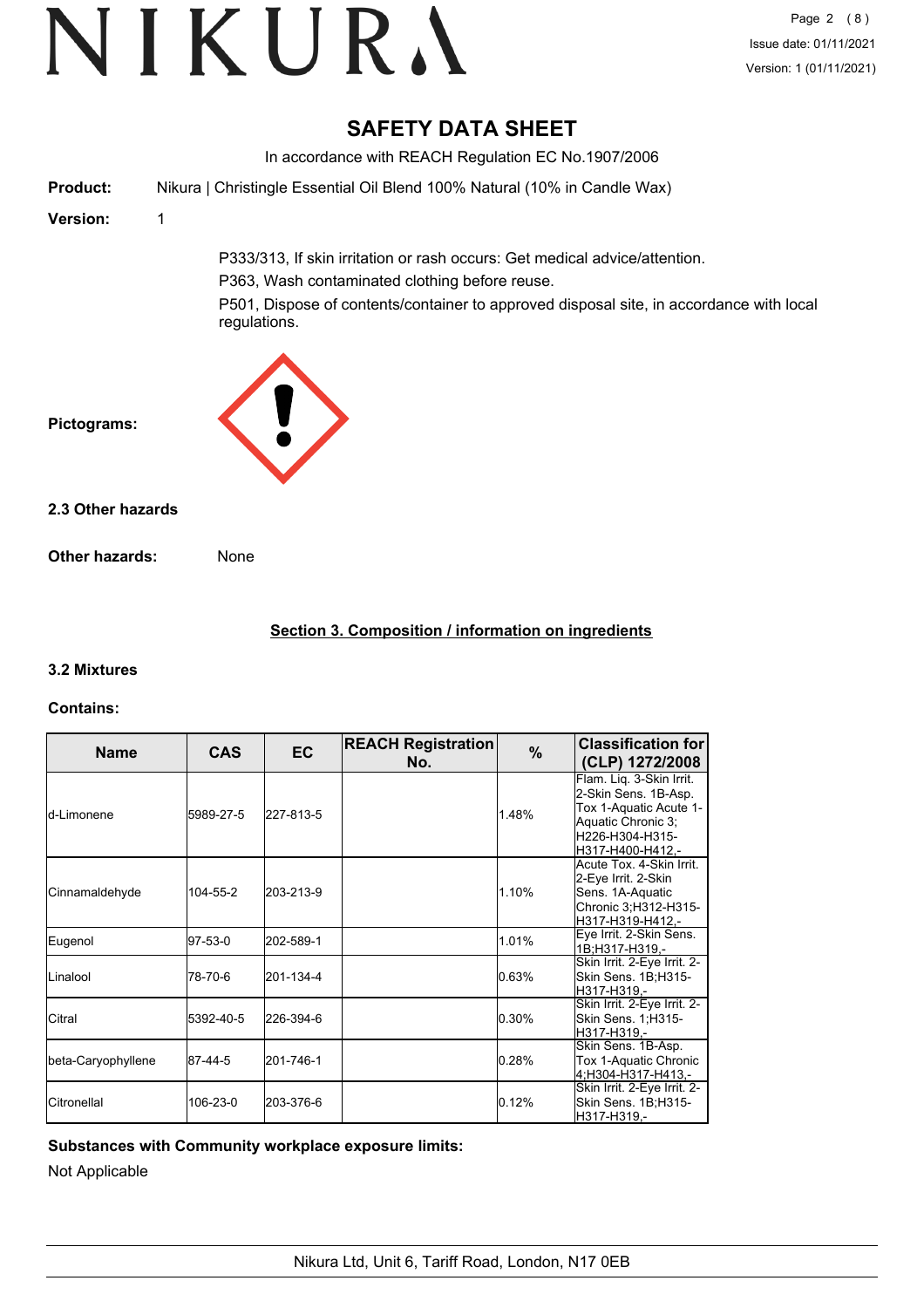# VIKURA

### **SAFETY DATA SHEET**

In accordance with REACH Regulation EC No.1907/2006

**Product:** Nikura | Christingle Essential Oil Blend 100% Natural (10% in Candle Wax)

**Version:** 1

**Substances that are persistent, bioaccumulative and toxic or very persistent and very bioaccumulative, greater than 0.1%:**

Not Applicable

#### **Section 4. First-aid measures**

#### **4.1 Description of first aid measures**

| Inhalation:           | Remove from exposure site to fresh air, keep at rest, and obtain medical attention.          |
|-----------------------|----------------------------------------------------------------------------------------------|
| Eye exposure:         | Flush immediately with water for at least 15 minutes. Contact physician if symptoms persist. |
| <b>Skin exposure:</b> | IF ON SKIN: Wash with plenty of soap and water.                                              |
| Ingestion:            | Rinse mouth with water and obtain medical attention.                                         |

#### **4.2 Most important symptoms and effects, both acute and delayed**

May cause an allergic skin reaction.

**4.3 Indication of any immediate medical attention and special treatment needed**

None expected, see Section 4.1 for further information.

#### **SECTION 5: Firefighting measures**

#### **5.1 Extinguishing media**

Suitable media: Carbon dioxide, Dry chemical, Foam.

#### **5.2 Special hazards arising from the substance or mixture**

In case of fire, may be liberated: Carbon monoxide, Unidentified organic compounds.

#### **5.3 Advice for fire fighters:**

In case of insufficient ventilation, wear suitable respiratory equipment.

#### **Section 6. Accidental release measures**

#### **6.1 Personal precautions, protective equipment and emergency procedures:**

Avoid inhalation. Avoid contact with skin and eyes. See protective measures under Section 7 and 8.

#### **6.2 Environmental precautions:**

Keep away from drains, surface and ground water, and soil.

#### **6.3 Methods and material for containment and cleaning up:**

Remove ignition sources. Provide adequate ventilation. Avoid excessive inhalation of vapours. Contain spillage immediately by use of sand or inert powder. Dispose of according to local regulations.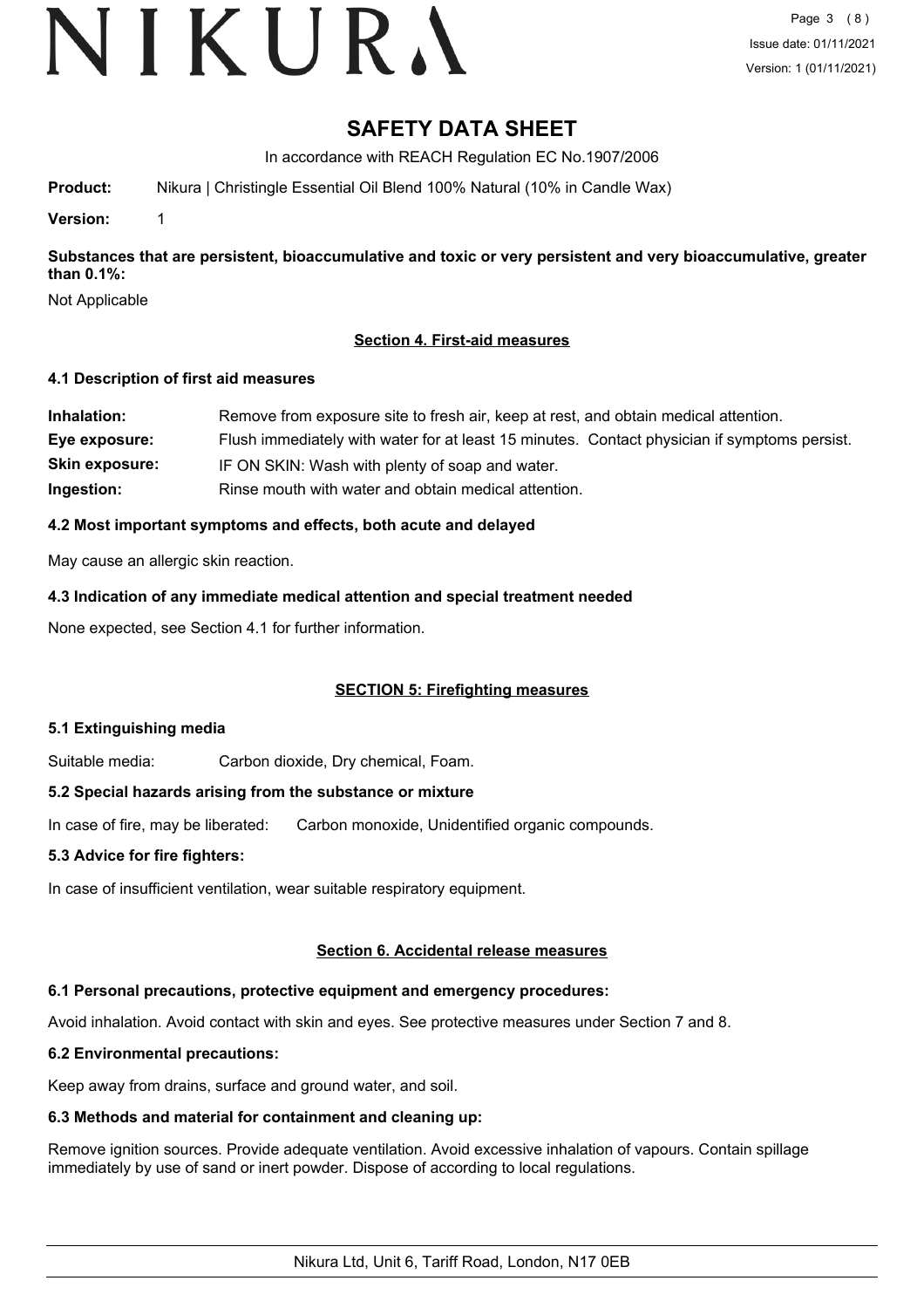# VIKURA

### **SAFETY DATA SHEET**

In accordance with REACH Regulation EC No.1907/2006

**Product:** Nikura | Christingle Essential Oil Blend 100% Natural (10% in Candle Wax)

**Version:** 1

#### **6.4 Reference to other sections:**

Also refer to sections 8 and 13.

#### **Section 7. Handling and storage**

#### **7.1 Precautions for safe handling:**

Keep away from heat, sparks, open flames and hot surfaces. - No smoking. Use personal protective equipment as required. Use in accordance with good manufacturing and industrial hygiene practices. Use in areas with adequate ventilation Do not eat, drink or smoke when using this product.

#### **7.2 Conditions for safe storage, including any incompatibilities:**

Store in a well-ventilated place. Keep container tightly closed. Keep cool. Ground/bond container and receiving equipment. Use explosion-proof electrical, ventilating and lighting equipment. Use only non-sparking tools. Take precautionary measures against static discharge.

#### **7.3 Specific end use(s):**

Candles/Wax Melts: Use in accordance with good manufacturing and industrial hygiene practices.

#### **Section 8. Exposure controls/personal protection**

#### **8.1 Control parameters**

Workplace exposure limits: Not Applicable

#### **8.2 Exposure Controls**

#### **Eye / Skin Protection**

Wear protective gloves/eye protection/face protection

#### **Respiratory Protection**

Under normal conditions of use and where adequate ventilation is available to prevent build up of excessive vapour, this material should not require special engineering controls. However, in conditions of high or prolonged use, or high temperature or other conditions which increase exposure, the following engineering controls can be used to minimise exposure to personnel: a) Increase ventilation of the area with local exhaust ventilation. b) Personnel can use an approved, appropriately fitted respirator with organic vapour cartridge or canisters and particulate filters. c) Use closed systems for transferring and processing this material.

Also refer to Sections 2 and 7.

#### **Section 9. Physical and chemical properties**

#### **9.1 Information on basic physical and chemical properties**

| Appearance:             | Not determined |
|-------------------------|----------------|
| Odour:                  | Not determined |
| <b>Odour threshold:</b> | Not determined |
| pH:                     | Not determined |
|                         |                |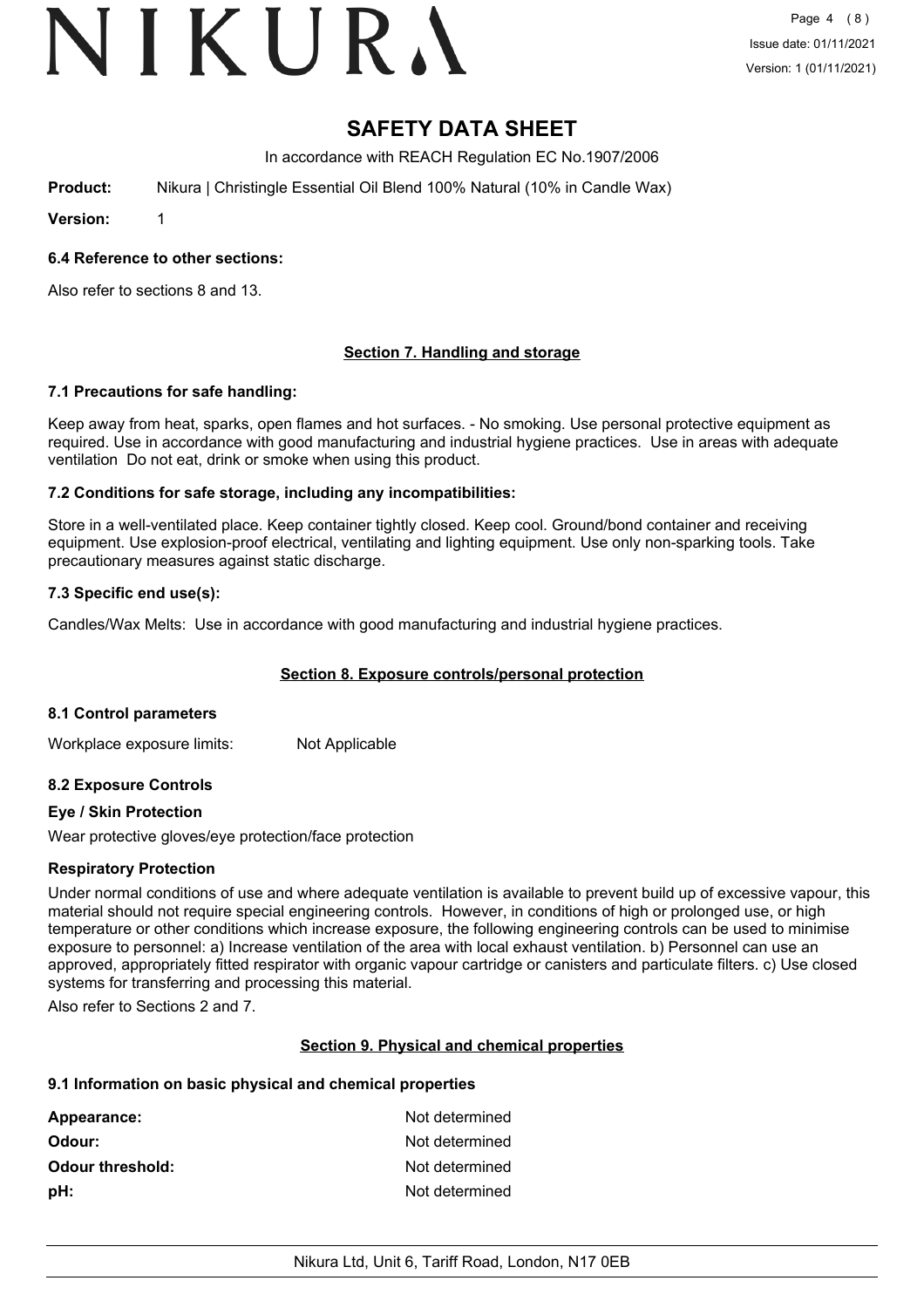Page 5 (8) Issue date: 01/11/2021 Version: 1 (01/11/2021)

### **SAFETY DATA SHEET**

In accordance with REACH Regulation EC No.1907/2006

**Product:** Nikura | Christingle Essential Oil Blend 100% Natural (10% in Candle Wax)

**Version:** 1

| Melting point / freezing point:               | Not determined                               |
|-----------------------------------------------|----------------------------------------------|
| Initial boiling point / range:                | Not determined                               |
| <b>Flash point:</b>                           | > 200 °C                                     |
| <b>Evaporation rate:</b>                      | Not determined                               |
| Flammability (solid, gas):                    | Not determined                               |
| Upper/lower flammability or explosive limits: | Product does not present an explosion hazard |
| Vapour pressure:                              | Not determined                               |
| <b>Vapour density:</b>                        | Not determined                               |
| <b>Relative density:</b>                      | Not determined                               |
| Solubility(ies):                              | Not determined                               |
| Partition coefficient: n-octanol/water:       | Not determined                               |
| Auto-ignition temperature:                    | Not determined                               |
| <b>Decomposition temperature:</b>             | Not determined                               |
| Viscosity:                                    | Not determined                               |
| <b>Explosive properties:</b>                  | Not expected                                 |
| <b>Oxidising properties:</b>                  | Not expected                                 |
|                                               |                                              |

**9.2 Other information:** None available

#### **Section 10. Stability and reactivity**

#### **10.1 Reactivity:**

Presents no significant reactivity hazard, by itself or in contact with water.

#### **10.2 Chemical stability:**

Good stability under normal storage conditions.

#### **10.3 Possibility of hazardous reactions:**

Not expected under normal conditions of use.

#### **10.4 Conditions to avoid:**

Avoid extreme heat.

#### **10.5 Incompatible materials:**

Avoid contact with strong acids, alkalis or oxidising agents.

#### **10.6 Hazardous decomposition products:**

Not expected.

#### **Section 11. Toxicological information**

#### **11.1 Information on toxicological effects**

This mixture has not been tested as a whole for health effects. The health effects have been calculated using the methods outlined in Regulation (EC) No 1272/2008 (CLP).

**Acute Toxicity: Acute Toxicity: Based on available data the classification criteria are not met.**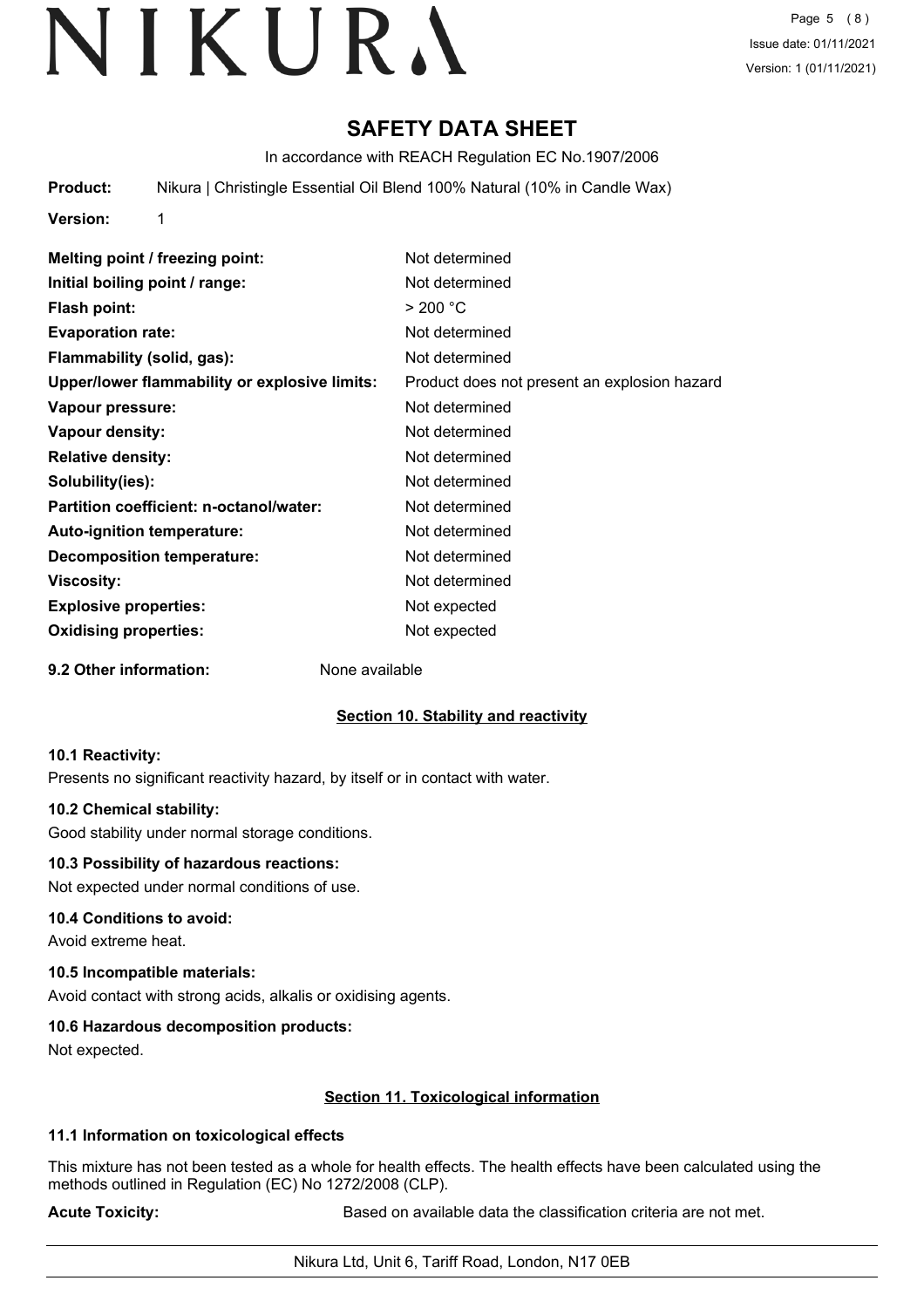### **SAFETY DATA SHEET**

In accordance with REACH Regulation EC No.1907/2006

**Product:** Nikura | Christingle Essential Oil Blend 100% Natural (10% in Candle Wax)

#### **Version:** 1

| <b>Acute Toxicity Oral</b>                | >5000                                                            |
|-------------------------------------------|------------------------------------------------------------------|
| <b>Acute Toxicity Dermal</b>              | >5000                                                            |
| <b>Acute Toxicity Inhalation</b>          | Not Available                                                    |
| <b>Skin corrosion/irritation:</b>         | Based on available data the classification criteria are not met. |
| Serious eye damage/irritation:            | Based on available data the classification criteria are not met. |
| <b>Respiratory or skin sensitisation:</b> | Sensitization - Skin Category 1                                  |
| Germ cell mutagenicity:                   | Based on available data the classification criteria are not met. |
| <b>Carcinogenicity:</b>                   | Based on available data the classification criteria are not met. |
| <b>Reproductive toxicity:</b>             | Based on available data the classification criteria are not met. |
| <b>STOT-single exposure:</b>              | Based on available data the classification criteria are not met. |
| <b>STOT-repeated exposure:</b>            | Based on available data the classification criteria are not met. |
| <b>Aspiration hazard:</b>                 | Based on available data the classification criteria are not met. |

#### **Information about hazardous ingredients in the mixture**

| Ingredient     | <b>CAS</b> | EC                | LD50/ATE Oral | LD50/ATE<br>Dermal | <b>LC50/ATE</b><br>Inhalation | <b>LC50</b><br>Route     |
|----------------|------------|-------------------|---------------|--------------------|-------------------------------|--------------------------|
| Cinnamaldehyde | 104-55-2   | $ 203 - 213 - 9 $ | 2200          | 1100               | Not available                 | <b>Not</b><br>lavailable |

Refer to Sections 2 and 3 for additional information.

#### **Section 12. Ecological information**

| 12.1 Toxicity:                                                                                                                                                                                                  | Not available |
|-----------------------------------------------------------------------------------------------------------------------------------------------------------------------------------------------------------------|---------------|
| 12.2 Persistence and degradability:                                                                                                                                                                             | Not available |
| 12.3 Bioaccumulative potential:                                                                                                                                                                                 | Not available |
| 12.4 Mobility in soil:                                                                                                                                                                                          | Not available |
| $\mathbf{A} \bullet \mathbf{B}$ is a set of $\mathbf{A} \bullet \mathbf{B}$ is a set of $\mathbf{A} \bullet \mathbf{B}$ is a set of $\mathbf{A} \bullet \mathbf{B}$ is a set of $\mathbf{A} \bullet \mathbf{B}$ |               |

#### **12.5 Results of PBT and vPvB assessment:**

This substance does not meet the PBT/vPvB criteria of REACH, annex XIII.

**12.6 Other adverse effects:** Not available

#### **Section 13. Disposal considerations**

#### **13.1 Waste treatment methods:**

Dispose of in accordance with local regulations. Avoid disposing into drainage systems and into the environment. Empty containers should be taken to an approved waste handling site for recycling or disposal.

#### **Section 14. Transport information**

| 14.1 UN number:                  | Not classified           |
|----------------------------------|--------------------------|
| 14.2 UN Proper Shipping Name:    | $\overline{\phantom{0}}$ |
| 14.3 Transport hazard class(es): | Not classified           |
| <b>Sub Risk:</b>                 | Not classified           |
| 14.4. Packing Group:             | Not classified           |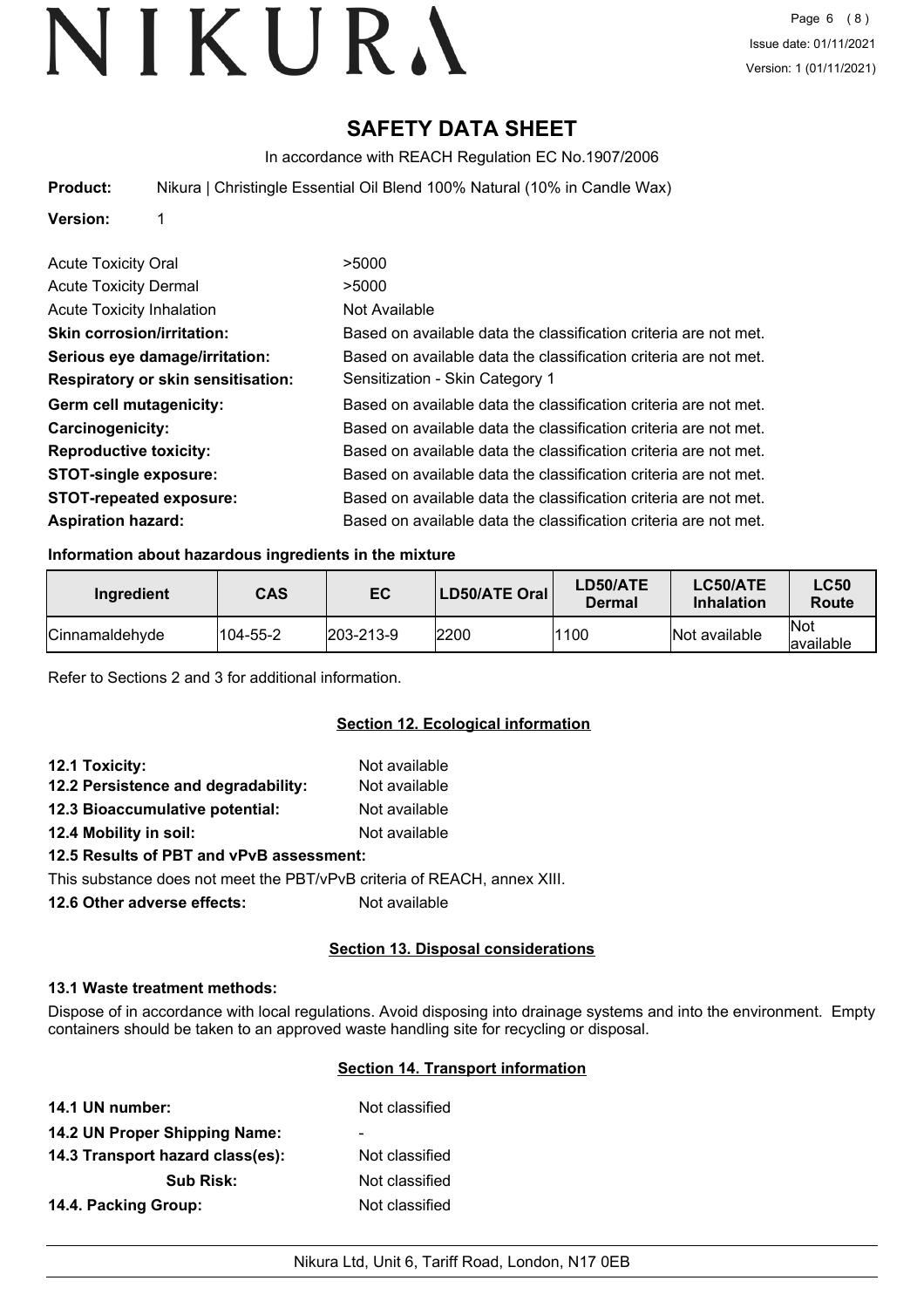### **SAFETY DATA SHEET**

In accordance with REACH Regulation EC No.1907/2006

**Product:** Nikura | Christingle Essential Oil Blend 100% Natural (10% in Candle Wax)

**Version:** 1

**14.5 Environmental hazards:** Not environmentally hazardous for transport

**14.6 Special precautions for user:** None additional

**14.7 Transport in bulk according to Annex II of MARPOL73/78 and the IBC Code:**

Not classified

#### **Section 15. Regulatory information**

**15.1 Safety, health and environmental regulations/legislation specific for the substance or mixture** None additional

#### **15.2 Chemical Safety Assessment**

A Chemical Safety Assessment has not been carried out for this product.

#### **Section 16. Other information**

**Concentration % Limits:** SS 1=9.07%

**Total Fractional Values:** SS 1=11.02

#### **Key to revisions:**

Not applicable

#### **Key to abbreviations:**

| <b>Abbreviation</b> | <b>Meaning</b>                                                           |
|---------------------|--------------------------------------------------------------------------|
| Acute Tox. 4        | Acute Toxicity - Dermal Category 4                                       |
| Aquatic Acute 1     | Hazardous to the Aquatic Environment - Acute Hazard Category 1           |
| Aquatic Chronic 3   | Hazardous to the Aquatic Environment - Long-term Hazard Category 3       |
| Aquatic Chronic 4   | Hazardous to the Aquatic Environment - Long-term Hazard Category 4       |
| Asp. Tox 1          | <b>Aspiration Hazard Category 1</b>                                      |
| Eye Irrit. 2        | Eye Damage / Irritation Category 2                                       |
| Flam. Lig. 3        | Flammable Liquid, Hazard Category 3                                      |
| H226                | Flammable liquid and vapour.                                             |
| H304                | May be fatal if swallowed and enters airways.                            |
| H312                | Harmful in contact with skin.                                            |
| H315                | Causes skin irritation.                                                  |
| H317                | May cause an allergic skin reaction.                                     |
| H319                | Causes serious eye irritation.                                           |
| H400                | Very toxic to aquatic life.                                              |
| H412                | Harmful to aquatic life with long lasting effects.                       |
| H413                | May cause long lasting harmful effects to aquatic life.                  |
| P210                | Keep away from heat, sparks, open flames and hot surfaces. - No smoking. |
| P233                | Keep container tightly closed.                                           |
| P240                | Ground/bond container and receiving equipment.                           |
| P241                | Use explosion-proof electrical, ventilating and lighting equipment.      |